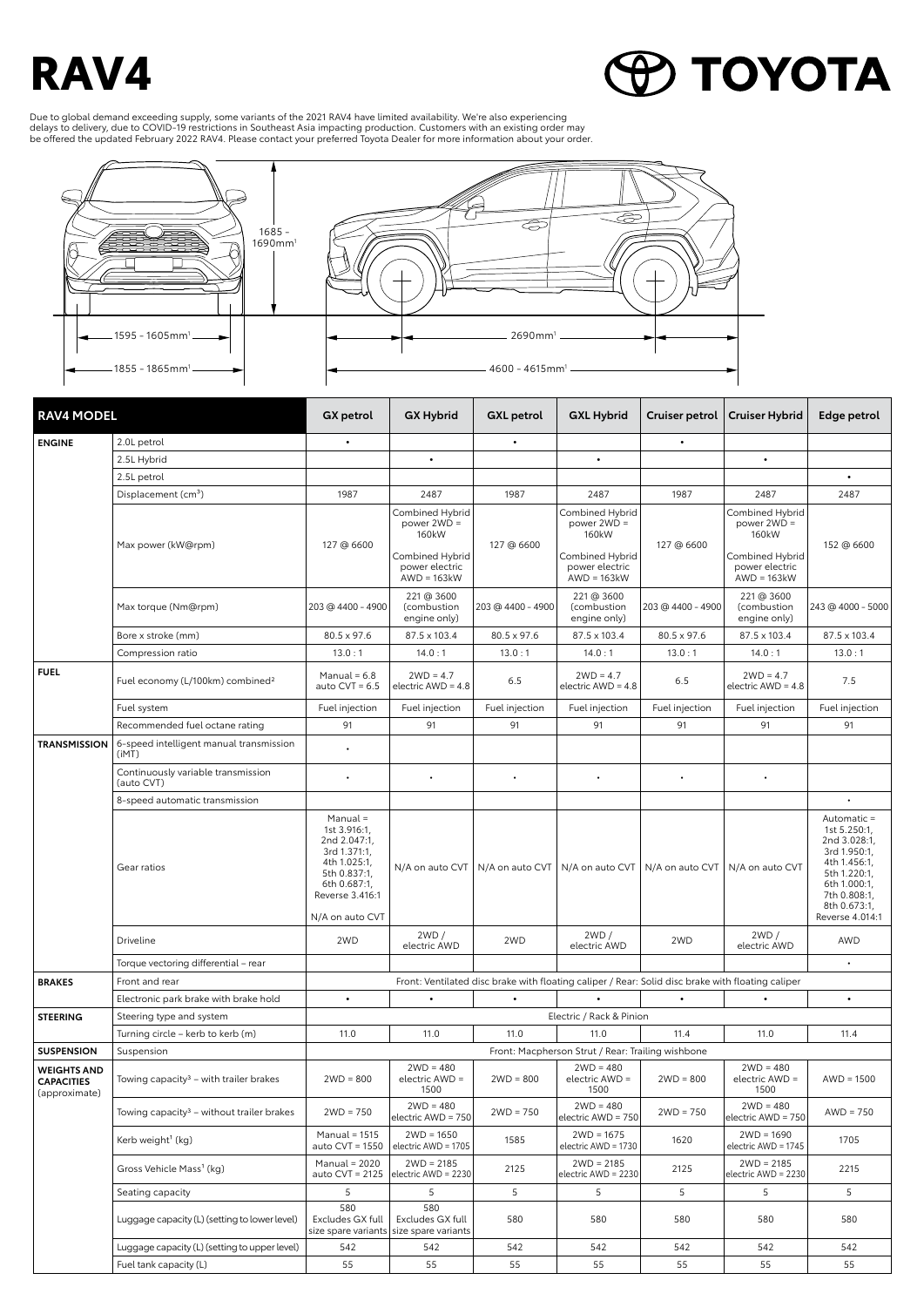| <b>RAV4 MODEL</b>      |                                                                                                                                      | GX petrol                                                                             | <b>GX Hybrid</b>                                                                            | <b>GXL</b> petrol     | <b>GXL Hybrid</b>     | Cruiser petrol        | <b>Cruiser Hybrid</b>      | Edge petrol           |
|------------------------|--------------------------------------------------------------------------------------------------------------------------------------|---------------------------------------------------------------------------------------|---------------------------------------------------------------------------------------------|-----------------------|-----------------------|-----------------------|----------------------------|-----------------------|
| <b>WHEELS</b>          | Design and size                                                                                                                      | 17" alloy                                                                             | 17" alloy                                                                                   | 18" alloy<br>(silver) | 18" alloy<br>(silver) | 19" alloy<br>(silver) | 18" alloy<br>(gloss black) | 19" machined<br>alloy |
|                        | Spare wheel                                                                                                                          | Space saver<br>Optional full<br>size spare wheel<br>available on 2WD<br>auto-CVT only | Space saver<br>Optional full<br>size spare wheel<br>available on 2WD /<br>AWD auto-CVT only | Space saver           | Space saver           | Space saver           | Space saver                | Space saver           |
| <b>EXTERIOR</b>        | Front halogen fog lamps                                                                                                              | $\bullet$                                                                             | $\bullet$                                                                                   | $\bullet$             | $\bullet$             | $\bullet$             |                            | $\bullet$             |
|                        | Body coloured exterior door handles                                                                                                  | $\bullet$                                                                             | $\bullet$                                                                                   | $\bullet$             | $\bullet$             |                       |                            | $\bullet$             |
|                        | Chrome trimmed exterior door handles                                                                                                 |                                                                                       |                                                                                             |                       |                       | $\bullet$             | $\bullet$                  |                       |
|                        | Parabolic LED headlamps with<br>auto levelling                                                                                       | $\bullet$                                                                             |                                                                                             | $\bullet$             |                       | ٠                     |                            | $\bullet$             |
|                        | Projector LED headlamps                                                                                                              |                                                                                       | $\bullet$                                                                                   |                       | $\bullet$             |                       | $\bullet$                  |                       |
|                        | LED Daytime Running Lamps (DRLs)                                                                                                     | $\bullet$                                                                             | $\bullet$                                                                                   | $\bullet$             | $\bullet$             | $\bullet$             | $\bullet$                  | $\bullet$             |
|                        | LED rear combination lamp                                                                                                            | $\bullet$                                                                             | $\bullet$                                                                                   | $\bullet$             | $\bullet$             | $\bullet$             | $\bullet$                  | $\bullet$             |
|                        | Automatic headlamps - light sensitive                                                                                                | $\bullet$                                                                             | $\bullet$                                                                                   | $\bullet$             | $\bullet$             | $\bullet$             | $\bullet$                  | $\bullet$             |
|                        | Shark fin antenna                                                                                                                    | $\bullet$                                                                             | $\bullet$                                                                                   | $\bullet$             | $\bullet$             | $\bullet$             | $\bullet$                  | $\bullet$             |
|                        | Dual tailpipes                                                                                                                       | $\bullet$                                                                             | $\bullet$                                                                                   |                       |                       |                       |                            |                       |
|                        | Oval dual tailpipes                                                                                                                  |                                                                                       |                                                                                             | $\bullet$             | $\bullet$             | $\bullet$             | $\bullet$                  | $\bullet$             |
|                        | Power adjustable side mirrors with heater                                                                                            | $\bullet$                                                                             | $\bullet$                                                                                   | $\bullet$             | $\bullet$             | $\bullet$             | $\bullet$                  | $\bullet$             |
|                        | Electrically retractable side mirrors                                                                                                | $\bullet$                                                                             | $\bullet$                                                                                   | $\bullet$             | $\bullet$             | $\bullet$             | $\bullet$                  | $\bullet$             |
|                        | Premium bumper and grille<br>Unique Edge design bumper, wheel arch<br>moulding, grille and fog lamp surrounds                        |                                                                                       |                                                                                             | $\bullet$             | $\bullet$             | $\bullet$             | $\bullet$                  | $\bullet$             |
|                        | Resin rear spoiler                                                                                                                   | $\bullet$                                                                             | $\bullet$                                                                                   | $\bullet$             | $\bullet$             | $\bullet$             | $\bullet$                  | $\bullet$             |
|                        | Rear mudflaps                                                                                                                        | $\bullet$                                                                             | $\bullet$                                                                                   | $\bullet$             | $\bullet$             | $\bullet$             | $\bullet$                  | $\bullet$             |
|                        | Front mudflaps                                                                                                                       |                                                                                       |                                                                                             | $\bullet$             | $\bullet$             | $\bullet$             | $\bullet$                  | $\bullet$             |
|                        | Privacy glass - rear and rear side                                                                                                   |                                                                                       |                                                                                             | $\bullet$             | $\bullet$             | $\bullet$             |                            | $\bullet$             |
|                        | Tilt and slide moonroof                                                                                                              |                                                                                       |                                                                                             |                       |                       | $\bullet$             | $\bullet$                  | $\bullet$             |
|                        | Tilt and slide panoramic moonroof                                                                                                    |                                                                                       |                                                                                             |                       |                       |                       |                            | Optional              |
|                        | Roof rails                                                                                                                           |                                                                                       |                                                                                             | $\bullet$             | $\bullet$             | $\bullet$             | $\bullet$                  | $\bullet$             |
| <b>INTERIOR</b>        | Premium steering wheel                                                                                                               | $\bullet$                                                                             | $\bullet$                                                                                   | $\bullet$             | $\bullet$             | $\bullet$             | $\bullet$                  | $\bullet$             |
|                        | Premium gear lever                                                                                                                   |                                                                                       |                                                                                             | $\bullet$             | $\bullet$             | $\bullet$             | $\bullet$                  | $\bullet$             |
|                        | Premium embossed fabric seats                                                                                                        |                                                                                       |                                                                                             | $\bullet$             | $\bullet$             |                       |                            |                       |
|                        |                                                                                                                                      | $\bullet$                                                                             | $\bullet$                                                                                   | $\bullet$             | $\bullet$             |                       | $\bullet$                  | $\bullet$             |
|                        | Carpet floor mats - front and rear                                                                                                   |                                                                                       |                                                                                             |                       |                       | $\bullet$             |                            |                       |
|                        | Leather accented interior                                                                                                            |                                                                                       |                                                                                             |                       |                       |                       |                            |                       |
|                        | Hard wearing SofTex® <sup>4</sup> seats                                                                                              |                                                                                       |                                                                                             |                       |                       |                       |                            | $\bullet$             |
|                        | Driver and front passenger heated seats<br>(high/low)<br>Driver and front passenger heated and<br>ventilated seats (high/medium/low) |                                                                                       |                                                                                             |                       |                       | $\bullet$             | $\bullet$                  | $\bullet$             |
|                        | 10-way power driver's seat and power<br>lumbar support                                                                               |                                                                                       |                                                                                             |                       |                       | $\bullet$             | $\bullet$                  | $\bullet$             |
|                        | 2 position driver's seat memory                                                                                                      |                                                                                       |                                                                                             |                       |                       | ٠                     | $\bullet$                  |                       |
|                        | Ambient interior cabin lighting                                                                                                      |                                                                                       |                                                                                             |                       |                       | $\bullet$             | ٠                          | $\bullet$             |
|                        | Electro-chromatic rear-view mirror                                                                                                   |                                                                                       |                                                                                             | $\bullet$             | $\bullet$             | $\bullet$             |                            |                       |
|                        | Front and rear power windows                                                                                                         | $\bullet$                                                                             | $\bullet$                                                                                   | $\bullet$             | $\bullet$             | $\bullet$             | $\bullet$                  | $\bullet$             |
|                        | 60/40 split fold rear seats                                                                                                          | $\bullet$                                                                             | $\bullet$                                                                                   | $\bullet$             | $\bullet$             | $\bullet$             |                            | $\bullet$             |
|                        | Folding rear seat centre armrest                                                                                                     |                                                                                       | $\bullet$                                                                                   | $\bullet$             | $\bullet$             | $\bullet$             | $\bullet$                  | $\bullet$             |
|                        | Automatic dual-zone climate control                                                                                                  |                                                                                       | $\bullet$                                                                                   | $\bullet$             | $\bullet$             | $\bullet$             | $\bullet$                  | $\bullet$             |
|                        | Rear passenger air vents                                                                                                             | $\bullet$                                                                             | $\bullet$                                                                                   | $\bullet$             | $\bullet$             | $\bullet$             | $\bullet$                  | $\bullet$             |
| <b>INSTRUMENTS</b>     |                                                                                                                                      |                                                                                       |                                                                                             |                       |                       | $\bullet$             | $\bullet$                  | $\bullet$             |
| AND<br><b>CONTROLS</b> | Power back door                                                                                                                      | $\bullet$                                                                             | $\bullet$                                                                                   |                       |                       |                       |                            |                       |
|                        | Remote entry and smart start                                                                                                         |                                                                                       |                                                                                             |                       |                       |                       |                            |                       |
|                        | Smart entry and smart start                                                                                                          |                                                                                       |                                                                                             | $\bullet$             | $\bullet$             | $\bullet$             | $\bullet$                  | $\bullet$             |
|                        | Tilt and telescopic adjustable<br>steering column                                                                                    | $\bullet$                                                                             | $\bullet$                                                                                   | $\bullet$             | $\bullet$             | $\bullet$             | $\bullet$                  | $\bullet$             |
|                        | Automatic electronically retractable<br>door mirrors                                                                                 |                                                                                       |                                                                                             |                       |                       | $\bullet$             |                            | $\bullet$             |
|                        | Off-road Mode Select dial with<br>Drive mode select                                                                                  |                                                                                       |                                                                                             |                       |                       |                       |                            | $\bullet$             |
|                        | Rain sensing wipers                                                                                                                  | $\bullet$                                                                             | $\bullet$                                                                                   | $\bullet$             | $\bullet$             | $\bullet$             | $\bullet$                  | $\bullet$             |
|                        | 4.2" Multi Information Display (MID)                                                                                                 | $\bullet$                                                                             | $\bullet$                                                                                   | $\bullet$             | $\bullet$             |                       |                            |                       |
|                        | 7" Multi Information Display (MID)                                                                                                   |                                                                                       |                                                                                             |                       |                       | $\bullet$             |                            |                       |